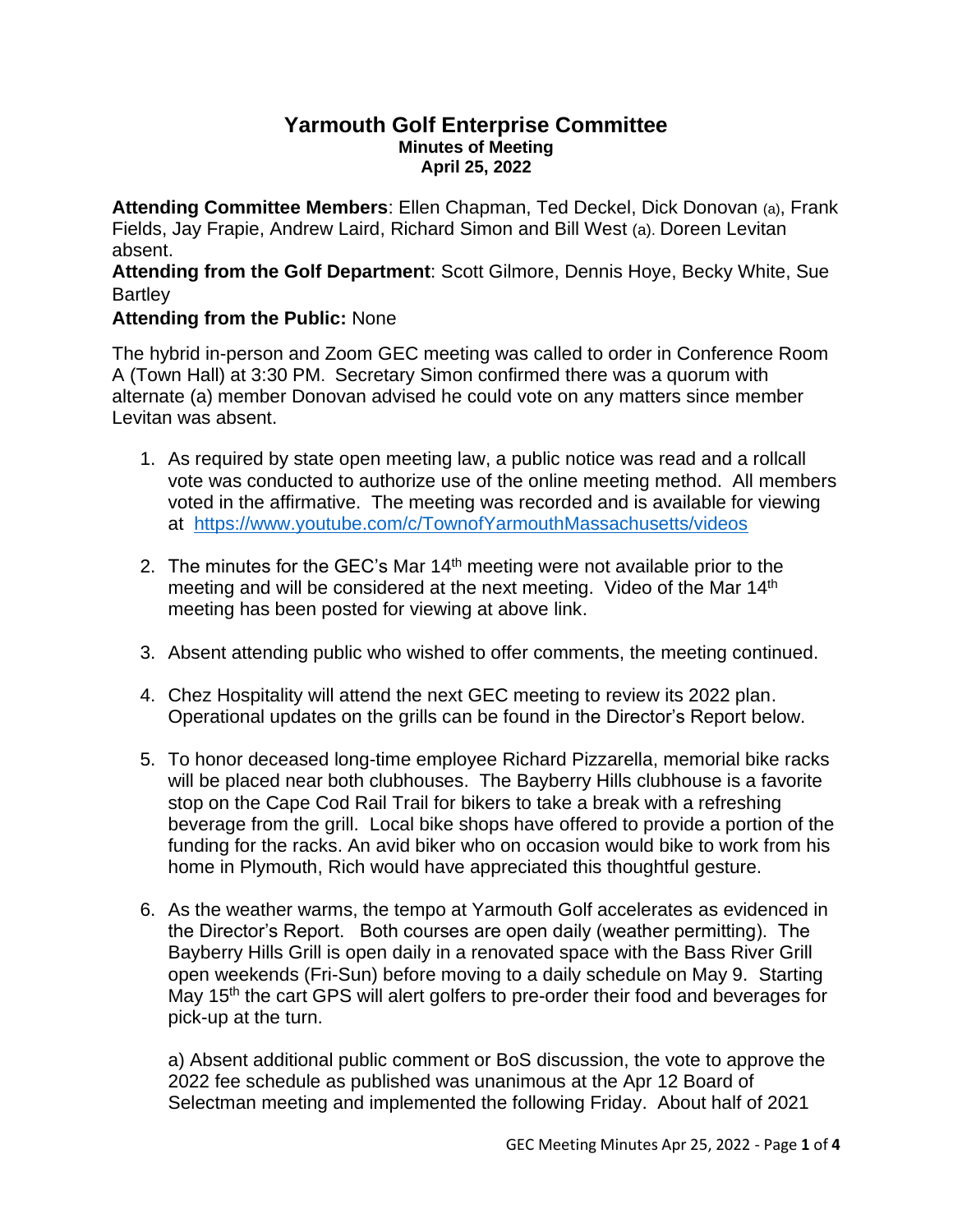annual pass holders (551) and 72 new pass holders signed up prior to the vote. In the 12 days after the vote, pass holder sales accelerated with 100 more renewals and 48 more new pass holders. Only 3 new 'twilight' passes had been sold prior to the GEC meeting with an expectation of more new to YG selecting this option in upcoming weeks.

b) The total re-branding of Yarmouth Golf is ready to unveil with a new website address [\(www.golfyarmouth.com\)](http://www.golfyarmouth.com/) , 3 new logos, and naming changes for each of the Bayberry Hills Nines (Red = The Winds, White = The Sands, Blue = The Links). Everything from the website, promotional materials, Pro Shop & staff apparel, scorecards (with revised slope ratings) & even pencils are getting a makeover. A Boston TV station is scheduled to film the Yarmouth courses on May 16 & 17 for airing on their 'Golfing World' show – an early opportunity to launch the re-branding.

c) In advance of Fall Town Meeting (Oct 2022) four reports on YG operations & finance are being conducted (USGA, NGF, Collins Center & building assessment). The USGA conducted their agronomic review on Apr 12. Members of the Select Board, Capital Budget Committee and most of the GEC braved a raw blustery morning to listen & ask questions as the YG course superintendents interacted with the USGA and our course architect. The USGA report should be available prior to the GEC's May meeting.

d) Spring greens aeration and winter work has been completed. Routine seasonal mowing, maintenance and greens fertilizing & spraying is underway with final stump grinding filling remaining staff hours. Fairway & tee box aeration has been outsourced (August) and fall greens aeration is scheduled for Oct.

e) Income and expenses for first 9 months of the fiscal year are tracking for a second year of superior enterprise fund surplus. While income is slowing from the Covid windfall levels (-\$0.30m), it is well above pre-pandemic levels (+\$0.86m) combined with strategic advance purchases of turf supplies & disciplined FY23 expense management. The following table shows the post-Covid demand for golf remains relatively high for other local courses as well. If this higher level of demand persists into the future, all courses benefit.

| FY22 vs FY21 (9 months)% | Yarmouth Dennis |      | Brewster |
|--------------------------|-----------------|------|----------|
| - Greens Fees            | 87%             | 96%  | 91%      |
| - Carts                  | 84%             | 103% | 95%      |
| - Driving Range          | 80%             | 87%  | 93%      |
| - Pro Shop Sales         | 151%            | 104% | 115%     |

f) The Bass River 15<sup>th</sup> hole 'good neighbor' work to reduce errant shots landing in back yards of homes on the left of the fairway is underway with a new forward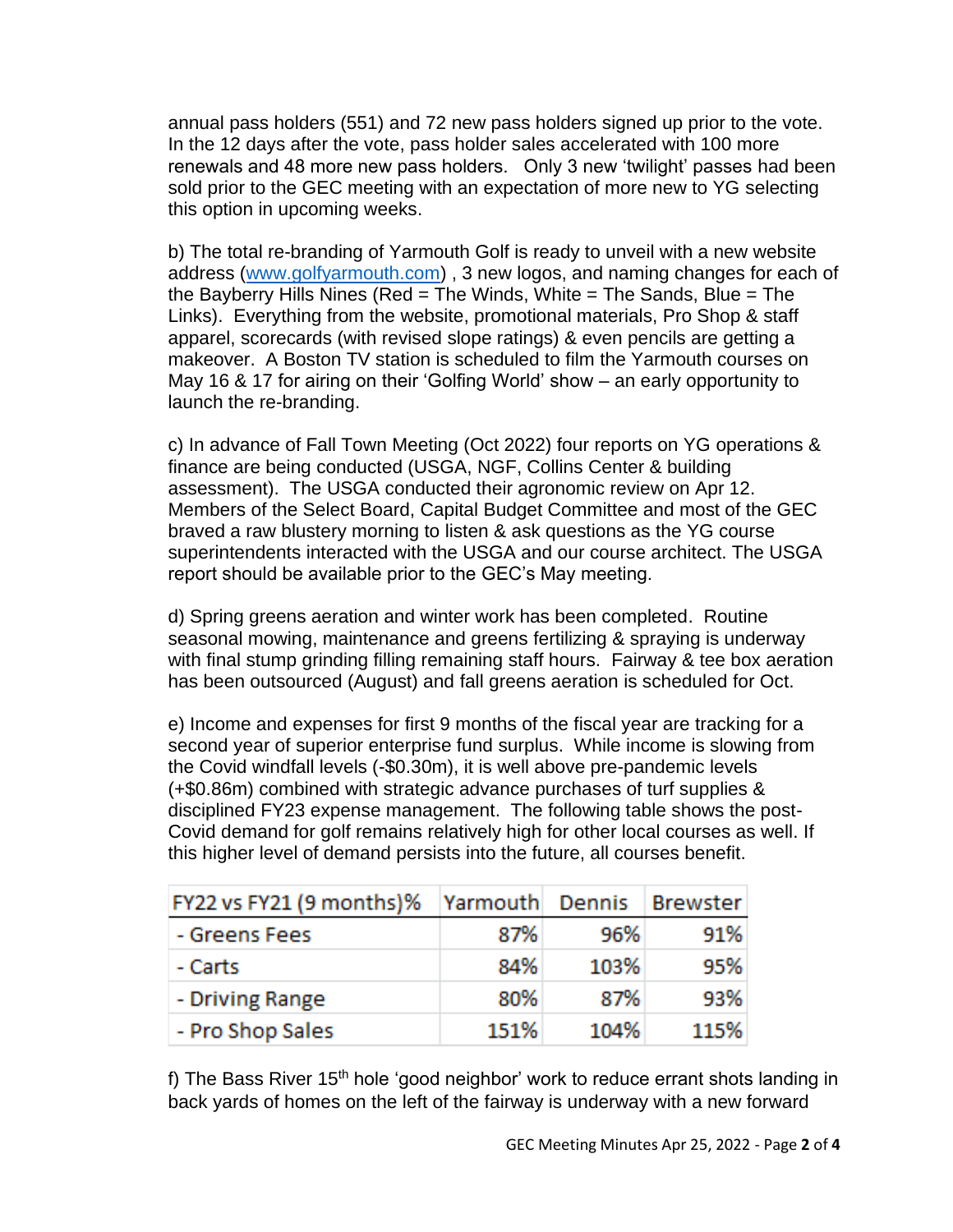tee box slated to be finished by the end of May and netting installed between 2 new 30' tall support poles. Replacement netting will also be installed at the 11<sup>th</sup> tee and near the Bass River clubhouse where carts are cleaned after a round.

- 7. While the bulk of golfers provide timely notice to golf operations if they or their guests won't be able to make their tee time or have a last minute emergency situation, the Golf Department provided a draft policy to address those who aren't as considerate. The GEC members provide comments and suggestions for potential revisions to the draft policy, which will be reviewed at the next GEC meeting.
- 8. Recently appointed Head Professional, Dennis Hoye, previewed plans for youth and league teaching clinics. Collaborating with PGA tour winner Jim Hallet, who is a seasonal starter, Yarmouth Golf is planning to offer a 4 week Sunday afternoon Parent-Child clinic and a 5 week Thursday morning Junior clinic (limit 20 students) plus clinics for both men's & women's Leagues and several 'intro' clinics for people who haven't played golf in recent years.

Legacy agreements with independent contractor teaching pros Bob Quirk and others for individual and group lessons are not impacted.

- 9. After a Covid hiatus for large group gatherings, the Golf Department is finalizing the timing, location & agenda to welcome everyone back for the 2022 season. Since the golf clubhouses are undersized, discussions are underway with other town departments and hotel partners who could host an afternoon 200+ person event in early June with refreshments after prepared remarks & Q&A's.
- 10.The frequency of newsletters from the Golf Department is accelerating with the last issue dropped on Apr 19. There are many topics to include in upcoming newsletters:
	- rebranding details (new URL, logos, etc.)
	- dates for major events (e.g. TopShot, tournaments, TV filming)
	- 2022 season welcome meeting logistics (location, timing & agenda)
	- USGA report link (when available)
	- new Twilight pass option
	- F&B operations information (hours, menu, phone #, GPS alert)
	- links to online resources/hotline for CPS login/booking issues
	- CPS tee time booking tips (e.g. pre-loading 'buddy' lists)
	- recruiting for seasonal turf staff please refer candidates!
	- 2022 cart GPS (valuable pace of play tool for both ProShop & rangers)
	- 2022 youth & league teaching clinics dates & sign-up process
	- 2022 policy & operational updates (e.g. cart usage, no-show, etc.)
	- 2022 tournament schedule how to activate/renew GHIN online
	- Pizzarella memorial bike racks (how to donate?)
	- afternoon league interest survey (~20,000 unused afternoon rounds)